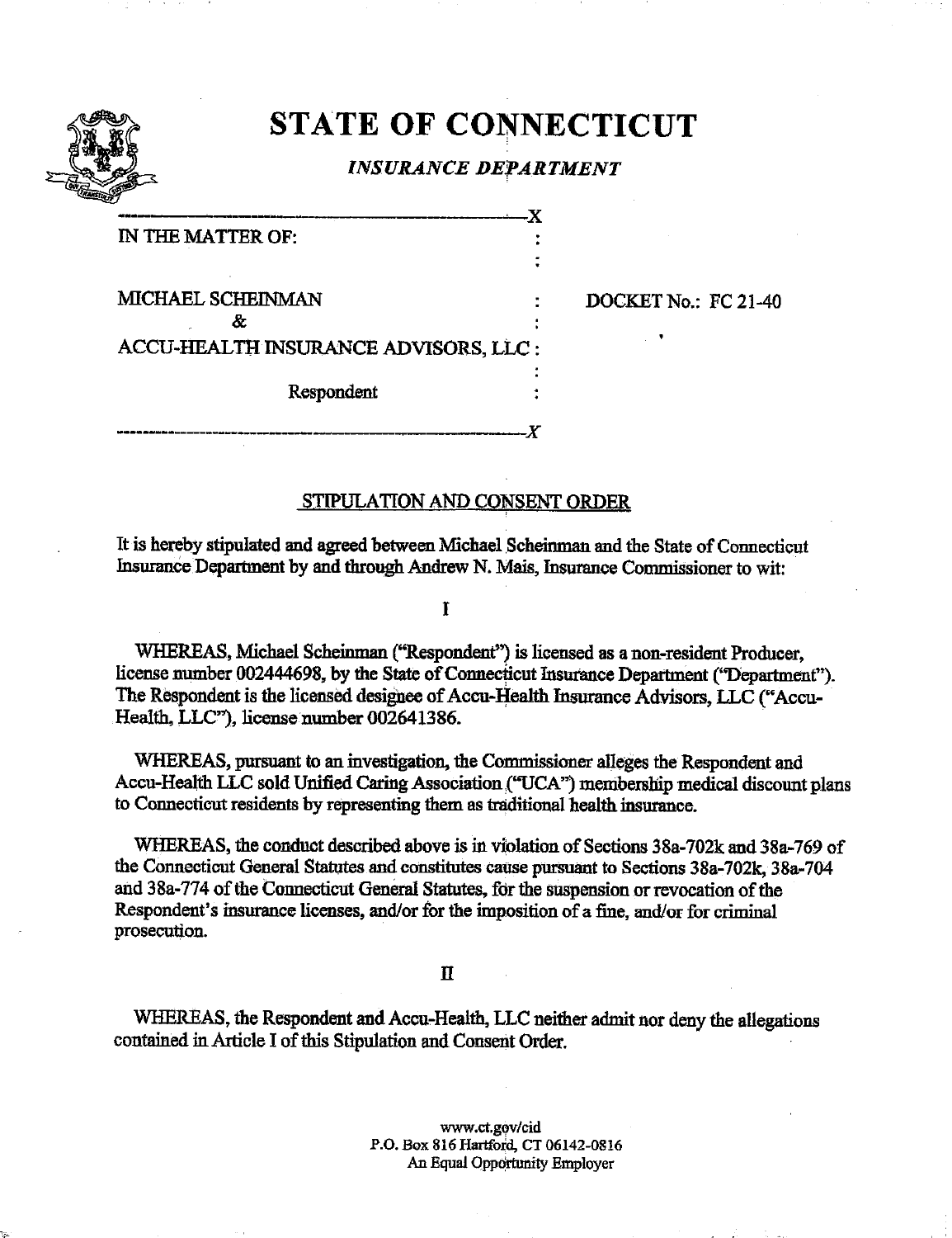WHEREAS, in an effort to avoid the expenses and uncertainty of litigation and/or an administrative proceeding, the Respondent and Accu-Health, LLC, while neither admitting nor denying the allegations contemplated by the Department, agree to voluntarily surrender any and all insurance licenses issued to them by the Department effective immediately upon the execution of this Stipulation and Consent Order and, in that respect, they voluntarily waive:

a. any right to a hearing;

- b. any requirement that the Commissioner's dedsion contain a statement of findings of fact and conclusions of law; and
- c. any and all rights to object to or challenge before the Commissioner or in any judicial proceedings any aspect, provision or requirement of this Stipulation and Consent Order.

WHEREAS, this Stipulation and Consent order shall not be construed as limiting, curtailing, preempting, restricting or otherwise modifying any rights of third parties in connection with the Respondents' activities that are the subject of this Stipulation and Consent Order.

WHEREAS, the Respondent agrees to pay a fine in the amount of three thousand five hundred dollars (\$3,500.00) payable to 'Treasurer, State of Connecticut' for the violations described herein upon submission of this Stipulatioh.

WHEREAS, Accu-Health, LLC agrees to pay a fine in the amount of three thousand five hundred dollars (\$3,500.00) payable to 'Treasurer, State of Connecticut' for the violations described herein upon submission of this Stipulation.

WHEREAS, the Respondent and Accu-Health, LLC agree to pay for any denied or partially paid medical claims incurred through the date of execution of this Stipulation and Consent Order<br>by any Connecticut residents who have purchased UCA Membership discount plans sold by Respondent or Accu-Health LLC producers, as set forth in the table below, or provide the option if the Connecticut residents choose, to have their full premiums reimbursed.

WHEREAS, the Respondent and Accu-Health, LLC will provide the Department, three months, and six months after execution of this Stipulation and Consent Order a progress report of the fulfillment of payment of Connecticut residents denied claims or reimbursement of premiums.

WHEREAS, Respondent and Accu-Health, LLC agree that their failure to pay the fine assessed, the unpaid medical claims referred to above, the progress reports, or to abide by any of the other terms and conditions required under the terms of this Stipulation and Consent Order will result in the violation of this agreement.

NOW THEREFORE, upon consent of the parties, it is hereby agreed:

- That the Insurance Department has jurisdiction of the subject matter of this 1. administrative proceeding.
- 2. That the Respondent agrees to consent to voluntarily surrender all Connecticut insurance licenses for himself and Accu-Health, LLC.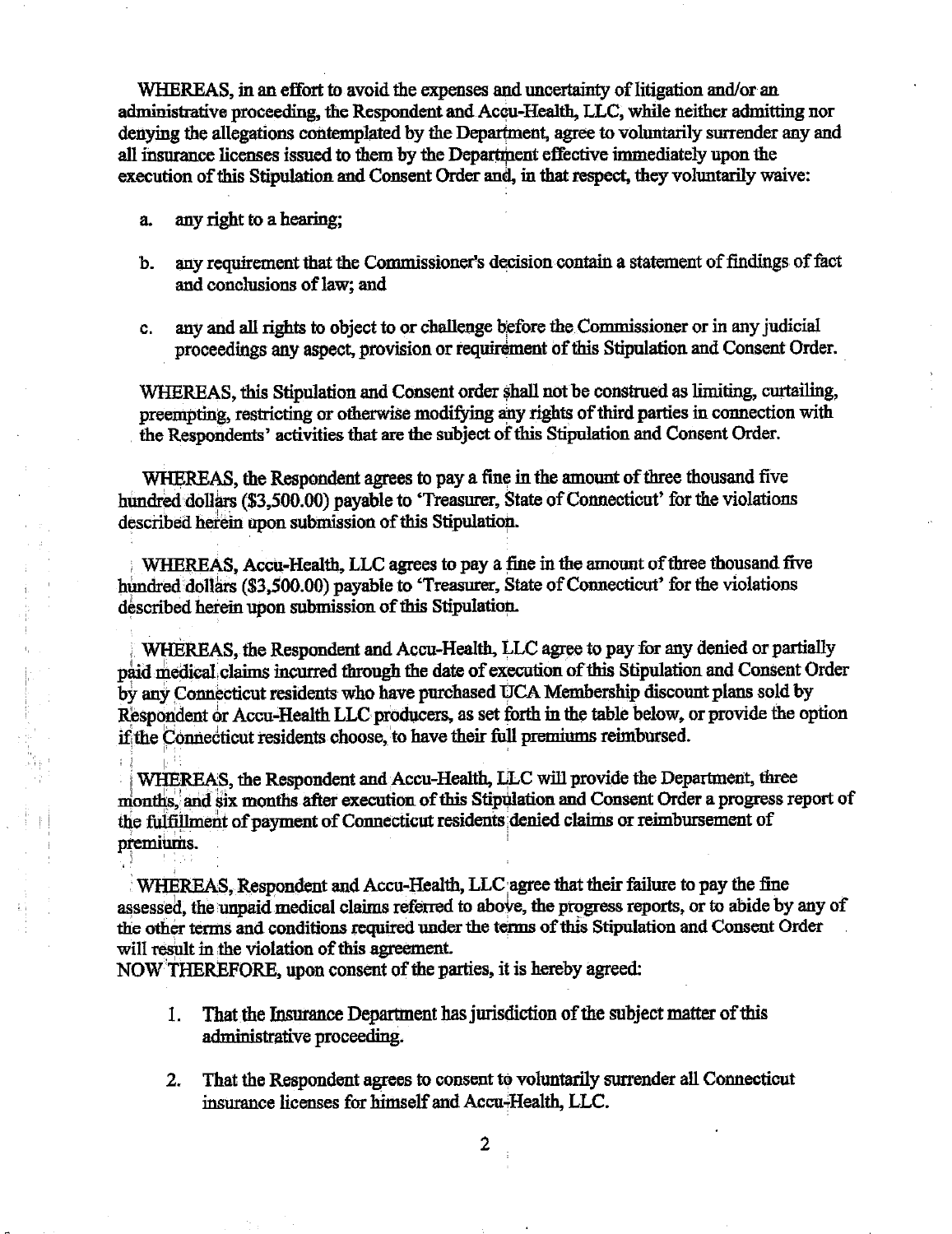3. That the Respondent and Accu-Health, LLC shali pay, in accordance with the table below, for any unpaid health claims incmed on or before the date of execution of this Stipulation and Consent Order, by Connecticut residents who purchased UCA discounts plans from Respondent or Accu-Health, LLC.

| \$5,000.00 or<br>More in<br>Claims:       | Claims Payment based on reimbursements levels from<br>CT Average Silver ACA Plan minus any benefits paid<br>by Association Plan |
|-------------------------------------------|---------------------------------------------------------------------------------------------------------------------------------|
| \$2,500.00 to<br>\$4,999.00 in            | Additional one-time \$1000.00 Member Payment                                                                                    |
| Claims:<br>\$1,000.00 to<br>\$2,499.00 in | Additional one-time \$500.00 Member Payment                                                                                     |
| Claims:<br>$$0.00$ to                     | Additional one-time \$250.00 Member Payment (If                                                                                 |
| \$999.00 in<br>Claims:                    | balance is less than \$250 - ACCU will pay whichever is<br>less)                                                                |

- 4. That the Respondent is assessed a tine in the amount of three thousand five hundred dollars (\$3,500.00) for the violations listed in this Stipulation and Consent Order.
- 5. That Accu-Health is assessed a fine in the amouht of three thousand five hundred dollars (\$3,500.00) for the violations listed in this Stipulation and Consent Order.
- 6. The Respondent and Accu-Health, LLC will provide the Department, three months and six months after execution of this Stipulation and Consent Order a progress report of the fulfillment of payment of Connecticut residents denied claims or reimbursed premiums.
- 7. That the Respondent and Accu-Health consent to the immediate voluntary surrender of their insurance licenses and, in that respect, they voluntarily waive (a) any right to a hearing; (b) any requirement that the Insurance Commissioner's decision contain a statement of findings of fact and conclusions of law; and (c) any and all right to object to or challenge before the Insurance Commissioner or in any administrative or judicial proceedings any aspect, provision or requirement of this Stipulation.